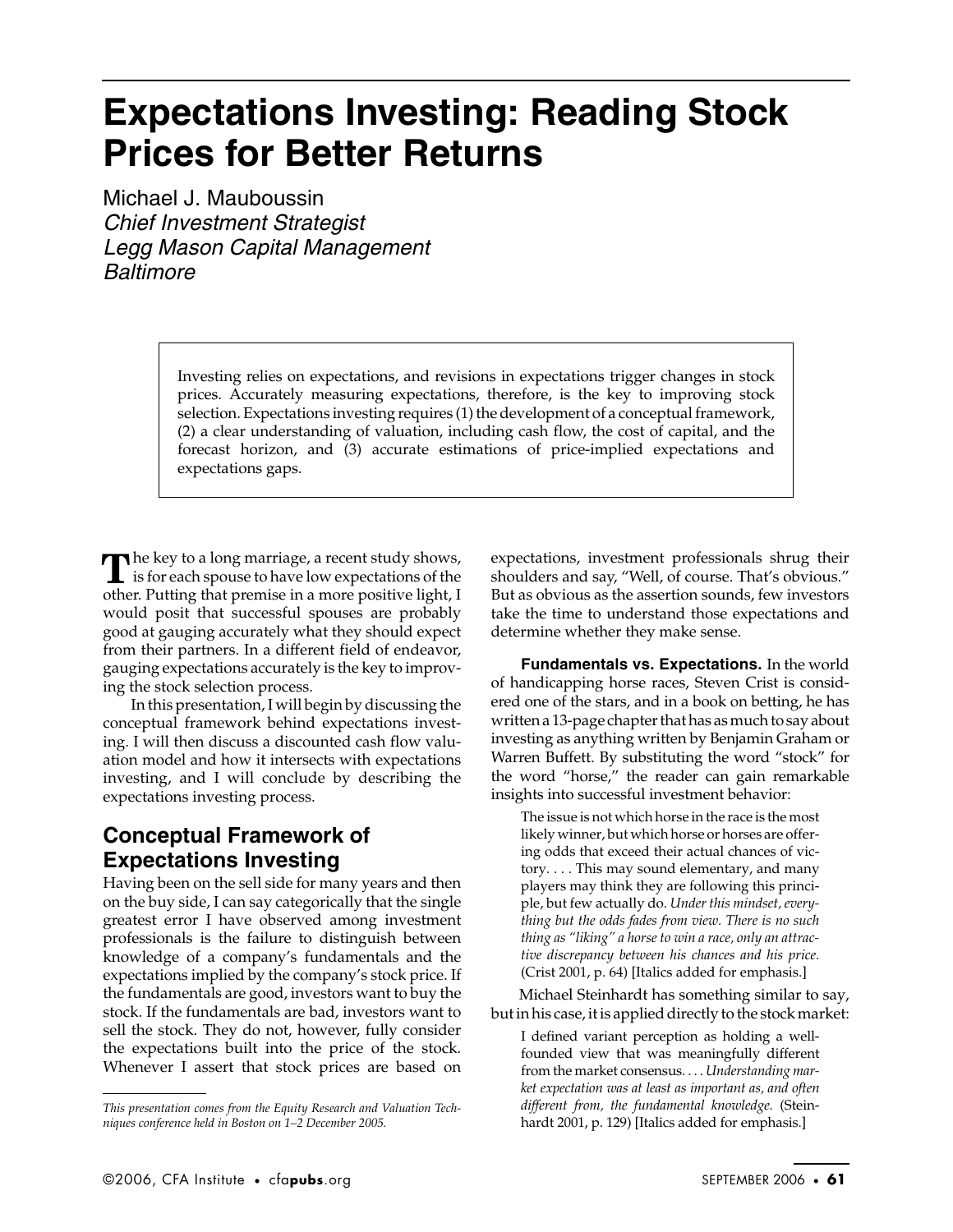The point I want to emphasize is that understanding fundamentals and expectations are two different things, and each must be examined in light of the value it provides.

Investing relies on expectations, and revisions in those expectations trigger changes in the stock price. The key for the investor, therefore, is to anticipate revisions in expectations and thus the changes in the prices of stocks. In order to anticipate the revisions accurately, the investor must understand three points:

- Expectations are based on long-term cash flow.
- Expectation revisions are not all the same. Some revisions are more important than others.
- The best way to anticipate important revisions is to combine competitive strategy frameworks with finance. Strategy and valuation must be joined in a multidisciplinary approach.

**Three Market Myths.** Unfortunately, certain long-standing market myths have created misconceptions that obscure the clarity of investor perceptions. The first myth is that the market is a short-termoriented mechanism. A specific example that causes investors to believe in this myth is the high turnover rate for mutual fund portfolios. The average holding period in the 1950s and 1960s was five to six years. Today, the average holding period is less than one year. Another example is quarterly earnings releases: When earnings come out, stock prices often react violently.

But to understand the market's expectations, do not consider what investors are doing. Instead, consider what the market itself is implying. By going through the mechanics of discounting future cash flows or dividends, an investor will discover that the market is recognizing and paying for cash flows many years into the future. The market, in fact, takes a longterm view. Put more succinctly, the market appears to be a short-term-oriented mechanism because investors make short-term bets on what are ultimately long-term outcomes. My discussion of expectations investing, therefore, focuses on the long term.

The second myth that obscures investor understanding is that EPS dictates value. In reality, EPS tells very little about value because EPS does not explicitly take into account capital intensity. In other words, two businesses can have the same EPS growth rates but different returns on capital; therefore, they will have, quite understandably, different valuations.

The third myth is that  $P/E$  multiples determine value, whereas the fact is that  $P/E$  multiples are a function of value. Read almost any Wall Street research report and it will have evaluations that say, in effect, earnings will be X and multiples should be Y; therefore, the value is the product of earnings and multiples. But a closer examination of the equation earnings multiplied by P/E equals value—shows that the equation is, in fact, a tautology: The earnings on

the left side of the multiplication symbol is the same number as the earnings on the right side of the multiplication symbol. The typical analyst response is to use historical averages, not current numbers. Historical averages, however, are relevant only if economic conditions—that is, returns, growth prospects, and the macroeconomic backdrop—are completely unchanged. Therefore, one should be extremely cautious when using multiples because multiples tend to follow, and certainly do not lead, the economics.

Corporations and investors worry far too much about earnings growth. What they should be focusing on is the relationship between earnings growth and return on capital. To demonstrate the value of this relationship, I have developed a grid describing growth and return for a theoretical company, shown in **Table 1**. To simplify the math, I assume that the company is entirely equity financed, that its weighted average cost of capital (WACC) is 8 percent, and that the forecast is based on a 20-year period. Even when one applies more realistic assumptions, the fundamental findings remain the same. The rows show various EPS growth rates; the columns reflect various returns on invested capital (ROIC); and the body of the table shows the resulting  $P/E$  multiples.<sup>1</sup> After studying this grid, three observations become obvious.

| Table 1. ROIC and P/E Multiples: Theory |
|-----------------------------------------|
|-----------------------------------------|

| Earnings | <b>ROIC</b> |              |              |              |  |  |
|----------|-------------|--------------|--------------|--------------|--|--|
| Growth   | $4\%$       | 8%           | 16%          | 24%          |  |  |
| $4\%$    | $6.1\times$ | $12.5\times$ | $15.7\times$ | $16.7\times$ |  |  |
| 6        | 1.3         | 12.5         | 18.1         | 20.0         |  |  |
| 8        | NM          | 12.5         | 21.3         | 24.2         |  |  |
| 10       | NΜ          | 12.5         | 25.5         | 29.9         |  |  |

NM = not meaningful.

*Note*: Assumes all equity financed; 8 percent WACC; 20-year forecast period.

*Source*: LMCM analysis.

■ *Observation 1*. If a company is earning exactly its cost of capital—in this case, an 8 percent ROIC earnings growth has no effect on its P/E multiple. The company's earnings can grow 5 percent, 50 percent, or 500 percent, but its P/E multiple will remain the same.

■ *Observation* 2. If a company is earning returns greater than its cost of capital, its P/E multiples increase both with growth in earnings and with increased returns on invested capital. For example, if a company with an 8 percent earnings growth rate

 ${}^{1}$ ROIC is defined as the numerator being EBIT plus amortization less cash taxes paid in the absence of debt and the denominator being total debt plus equity equivalents, preferred stock, and shareholders' equity.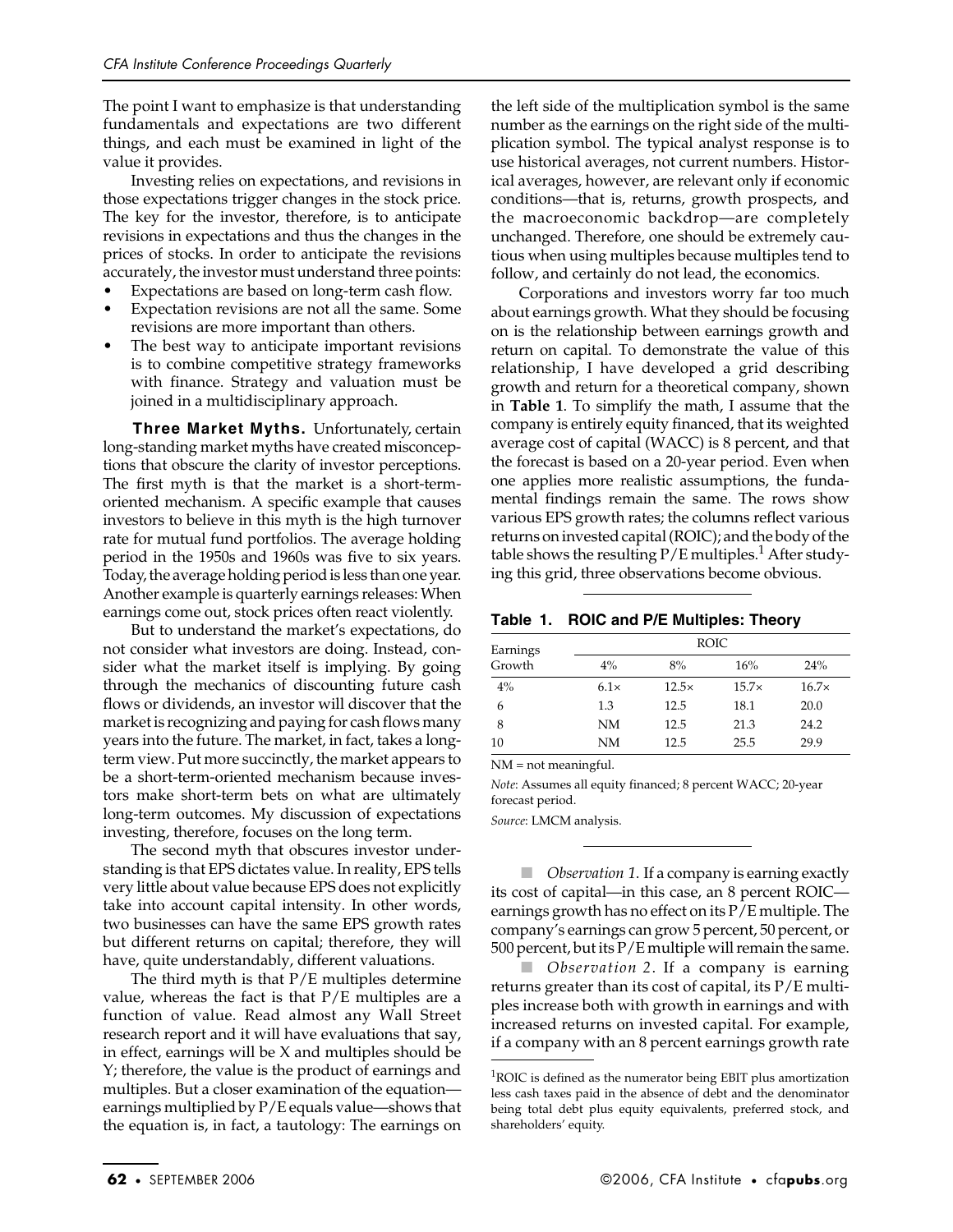can figure out ways to become more capital efficient, and thus raise its ROIC from 16 percent to 24 percent, its P/E multiple will increase. Thus, a higher ROIC, even with no change in earnings growth, will lead to more value.

■ *Observation 3*. If a company is earning less than its cost of capital, the faster it grows, the more wealth it destroys. Analysts may ask, "Where does this occur in the real world?" My response is that in the current economic period, the likelihood of such wealth destruction stands at a higher-than-ordinary level. Companies today are flush with cash and debt capacity. In the past 10–15 years, 80–85 percent of investments have been funded through internally generated cash, which means that companies do not have to raise capital through shareholders or debtholders. They can redeploy internally generated capital, and they often do just that. Thus, allocating capital is a central task for many managers, and earning more than the cost of capital is essential in determining shareholder returns. Otherwise, companies will redeploy their capital at returns below cost, thus generating EPS growth but destroying shareholder value. Investors, therefore, must be alert to the capital allocation process. Returns should be the first order of consideration, and earnings growth should come second because earnings growth can be good, bad, or indifferent based on the economic returns.

### **How the Market Values Stocks**

First principles indicate that three elements are needed to value any financial claim. First is a stream of cash flows. Second is a measure of risk with its associated reward. Third is an appropriate forecast horizon. In the fixed-income world, and in many cases in commercial real estate, at least two out of these three elements are contractually obligated. For example, if a company issues a bond, it is contractually obligated to pay cash flows and then principal at the end of the period. In the stock market, however, all three elements are expectational. Investors cannot be certain of the cash flows, the discount rate, or the forecast period.

**Free Cash Flow. Figure 1** offers a way to understand and value a company's free cash flow, which is the cash available for distribution to all the company's claimholders. Typically, when people discuss free cash flow, they are not referring to this finance concept. They are almost always referring to a sources and uses sum, which typically means the cash flow from operations net of capital expenditures. Here, I define free cash flow as cash earnings minus investments. Cash earnings are a function of sales, operating margins, and cash taxes. Investments are typically the outflows and include working capital changes, capital expenditures net of depreciation, and acquisitions and divestitures.

One should keep in mind two insights when analyzing cash flow. First, business and investment professionals tend to place too much emphasis on the income statement (i.e., sales growth and margins) and not enough on the balance sheet. Understanding



#### **Figure 1. Cash Flow Derivation**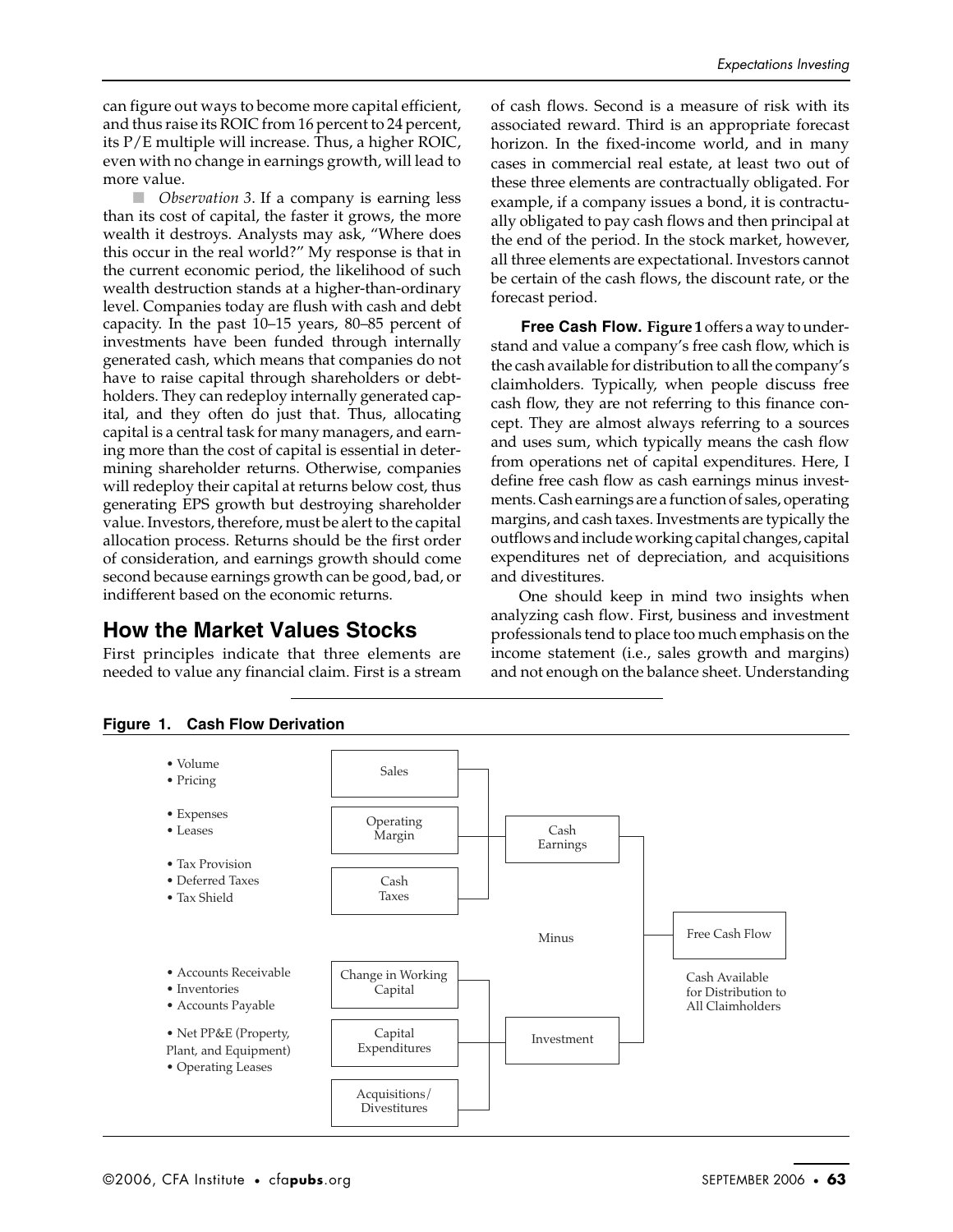the balance sheet and, in particular, the magnitude and return on investments provides the analyst with especially valuable perceptions of a company's future earnings growth rate or earnings power. Second, the U.S. economy is shifting away from tangible assets to intangible assets. The investments of many companies are not capital expenditures or on inventory but, rather, research and development, training, and marketing, which show up as expenses rather than balance sheet assets. The valuation thus becomes less tidy, but the distinction is an important one to keep in mind.

For a specific example of how earnings and cash flow can differ, consider Microsoft Corporation's financial statements for 2005. As **Table 2** shows, net income may not be representative of the actual cash flows the company generates. For fiscal year 2005, which ends in June for Microsoft, the company had earnings of roughly \$12.2 billion but its cash flows were almost \$15.6 billion, a 22 percent difference. Another interesting point is that research and development costs were approximately \$6.2 billion in contrast to just over \$1.0 billion in capital expenditures a 6:1 ratio. Without question, we should define research and development as an investment.

**Cost of Capital.** Think of the cost of capital as the opportunity cost of the company's capital providers. Although the cost of capital can be difficult to determine with precision, the analyst's task should be to develop an estimate that is sensible and economically sound. An analyst will not create much incremental value by estimating the cost of capital better than another analyst.

**Forecast Horizon.** When developing their discounted cash flow (DCF) models, analysts tend to use forecast horizons of 5 or 10 years, although both are arbitrary. To better reflect financial reality, I recommend that analysts think more about the life cycles of

#### **Table 2. Basics of Valuation: Microsoft, 2005** (\$ in millions)

| Item                                                 | Earnings        | Adjustment      | Cash Flow       | Cash Flow as a<br>Percentage of Income<br>Statement Item |
|------------------------------------------------------|-----------------|-----------------|-----------------|----------------------------------------------------------|
| Sales                                                | \$39,788.0      |                 |                 |                                                          |
| + Increase in unearned revenue                       |                 | \$13,831.0      |                 |                                                          |
| - Recognition of unearned revenue from prior periods |                 | (12,919.0)      |                 |                                                          |
| - Increase in accounts receivable                    |                 | (1,243.0)       | \$39,457.0      | 99%                                                      |
| Cost of revenue                                      | (\$6,200.0)     |                 |                 |                                                          |
| + Increase in other assets                           |                 | 172.0<br>\$     |                 |                                                          |
| - Increase in other liabilities                      |                 | 1,245.0         | $($ \$4,783.0)  | <b>77%</b>                                               |
| Depreciation and amortization expense                |                 |                 |                 |                                                          |
| + Depreciation expense                               |                 | 855.0<br>\$     |                 |                                                          |
| - Capital expenditures                               |                 | (1,019.0)       | 164.0<br>$($ \$ |                                                          |
| Research and development                             | $($ \$ 6,184.0) |                 |                 |                                                          |
| Compensation                                         |                 |                 |                 |                                                          |
| - Stock-based compensation                           |                 | \$2,448.0       |                 |                                                          |
| Sales and marketing                                  | (8,677.0)       |                 |                 |                                                          |
| General and administrative                           | (4,166.0)       |                 | (\$16,579.0)    |                                                          |
| Operating income                                     | \$14,561.0      |                 |                 |                                                          |
| Losses on equity investees and other                 | 0.0             |                 |                 |                                                          |
| Investment income                                    | \$2,067.0       |                 |                 |                                                          |
| + Investment income                                  |                 | $($ \$<br>527.0 | \$1,540.0       |                                                          |
| Income before income taxes                           | \$16,628.0      |                 |                 |                                                          |
| Income tax expense                                   | (\$4,374.0)     |                 |                 |                                                          |
| - Deferred taxes                                     |                 | (179.0)         |                 |                                                          |
| - Stock option tax benefits                          |                 | 668.0           | (3,885.0)       | 89%                                                      |
| Reported net income                                  | \$12,254.0      |                 |                 |                                                          |
| Operating net income                                 | \$12,254.0      |                 |                 |                                                          |
| Cash flow                                            |                 |                 | \$15,586.0      | 127.2%                                                   |

*Source*: Legg Mason Capital Management analysis.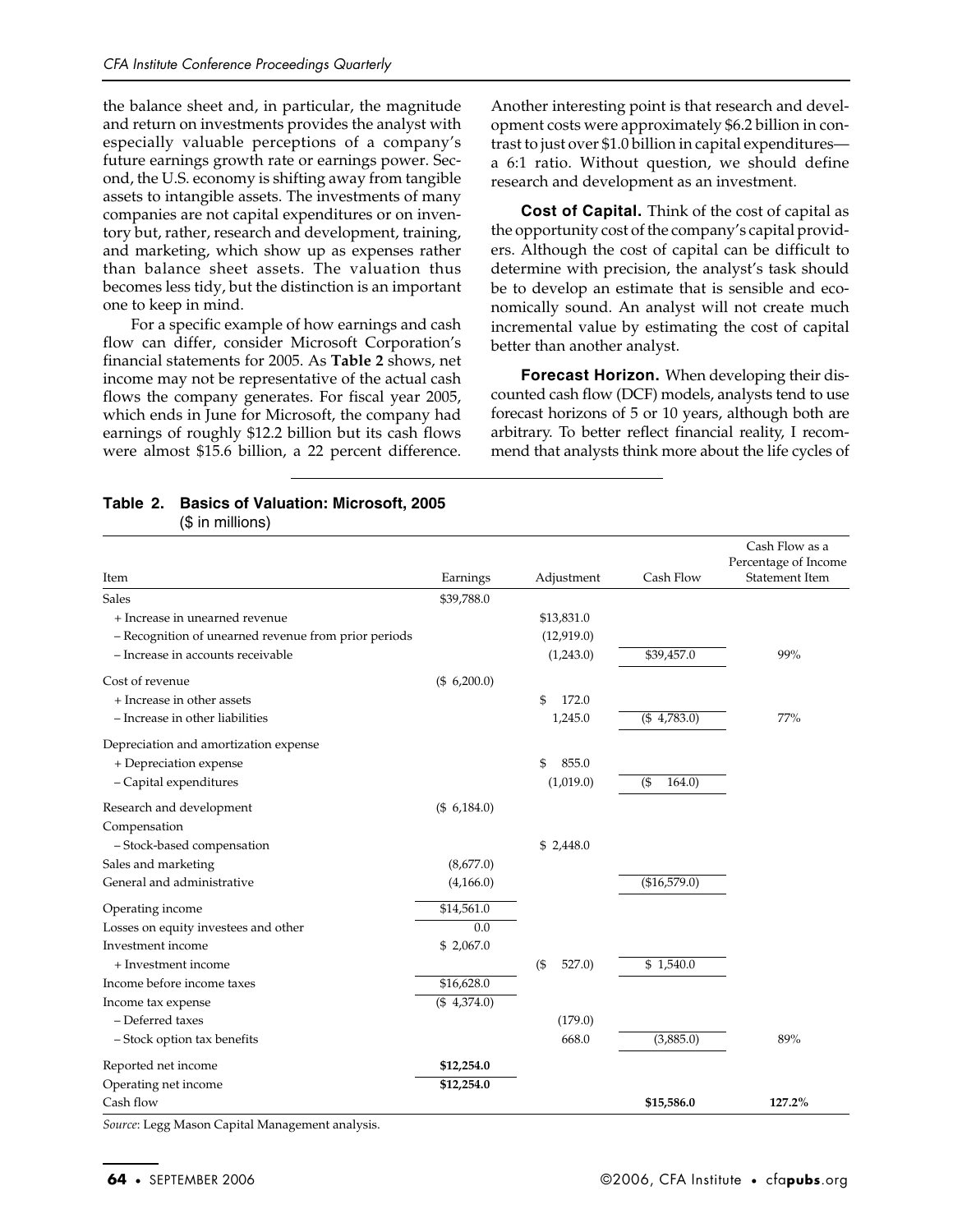companies and the amount of time it takes for returns on capital to revert back to the cost of capital. To reflect this view, I use a model based on the competitive advantage period (CAP), or the period of time during which a company can generate excess returns on its new investments (see **Figure 2**). CAPs differ from company to company and particularly among types of companies, but a powerful force that affects CAPs is reversion to the mean, which has been substantiated in dozens of empirical studies. To illustrate the power of reversion to the mean, I took 615 industrial companies, ranked them in quintiles, and followed them for 10 years (see **Figure 3**). By the end of the period, each quintile demonstrated a significant reversion to the mean. Return on capital for the top quintile went down about 800 bps, and return on capital for the bottom quintile went up about 700 bps. Therefore, analysts should assume that most companies are unlikely to generate excess returns for an extended





period of time, although some businesses—Coca-Cola Company and Procter & Gamble, to name a couple have historically found ways to defy this general economic gravity. Another point to keep in mind is that reversion to the mean tends to be fastest in fastchanging industries. Short product life cycles lead to short CAPs. For example, technology companies have to renew themselves constantly to remain competitive.

Finally, CAPs tend to cluster into investment neighborhoods. Businesses with similar economic characteristics tend to have comparable CAPs. For example, PepsiCo and Coca-Cola tend to have similar, rather than dissimilar, CAPs. Therefore, analysts should try to project CAPs for groups of related companies rather than for individual companies. Furthermore, at the end of a CAP, analysts should use an economically consistent residual value—a perpetuity assumption equal to net operating profit after tax capitalized by the cost of capital. Using a perpetuity assumption does not mean that the company will not grow beyond the explicit forecast period, but it does mean that the company will not generate returns in excess of the cost of capital.

## **Expectations Investing Process**

Expectations investing represents a fundamental shift in stock selection and consists of three steps:

1. Estimate price-implied expectations: Investors should have no prior point of view when taking this step. They should try to understand only what the world thinks and then quantify that thinking. I liken this step to measuring the height of a high-jump bar. I do not judge whether the bar is high or low; I only want to know the height.





*Source*: Based on data from CSFB*Edge* database.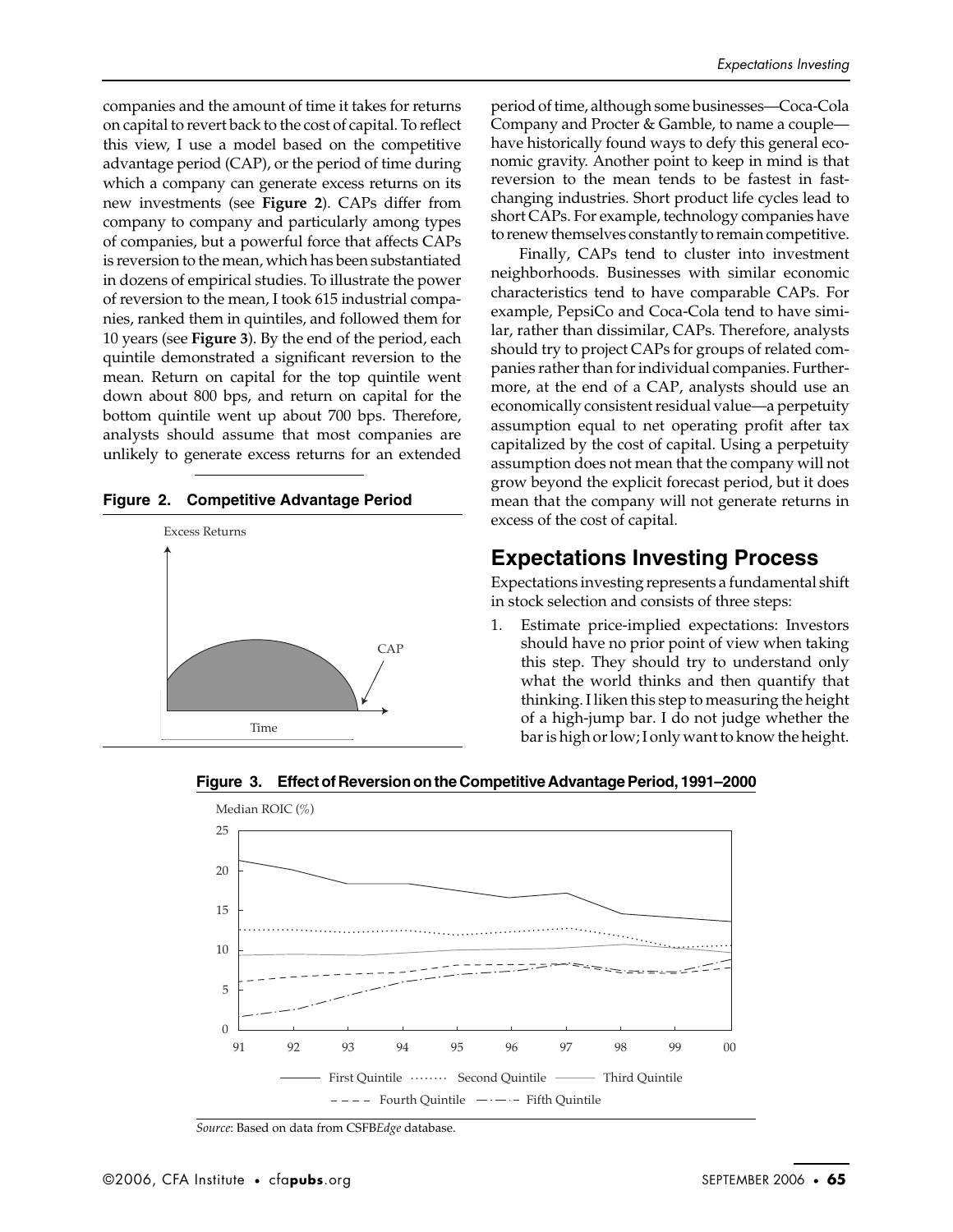- 2. Identify expectations opportunities: This step requires the application of strategic and financial analysis to determine whether a company is likely to meet expectations. Is it likely to go over the bar, under the bar, or simply come even with the bar?
- 3. Make buy and sell decisions based on the results of the first two steps.

**Estimate Price-Implied Expectations.** A number of elements are needed to estimate these expectations—that is, to estimate the height of the bar. First, the analyst should become familiar with the market's consensus expectations for the value drivers of a company, such as sales growth, operating profit margins, and capital intensity. One simple way to do this is to use Value Line, which provides extensive historical data and projects five years into the future. Value Line tends to avoid taking extreme positions on companies, which means that it tends to reflect the consensus thinking. Another step is to amass as many analyst reports as possible; the sell side is often indicative of consensus. After gathering such information, run the inputs through the DCF model. This step bypasses the need to create a forecast that imposes the analyst's own point of view and ensures that the outcome is more likely to reflect the market's consensus. It also overcomes the shortcomings of traditional analysis, such as the reliance on P/E multiples. Remember, multiples are not valuations; they are merely shorthand for the valuation process. The value of any financial asset has to be the present value of the future cash flows.

I am often told that DCF models require too many assumptions—assumptions about sales growth rates, capital intensity, margin structures, and so forth. Yet, remarkably, analysts feel perfectly comfortable using a P/E multiple without acknowledging that they are also making assumptions. In fact, instead of making their assumptions explicit, as the DCF model requires, they are leaving them implicit, which means that they are obscuring the details behind the analysis.

**Identify Expectations Opportunities.** For Legg Mason Capital Management (LMCM), this step is where the rubber meets the road. It is where we ask our analysts to spend most of their time. First, we apply an appropriate competitive strategy framework—one that weds strategy with valuation.

After applying an appropriate competitive strategy framework, the next step is to determine which expectations revisions matter most. Revisions and expectations are not created equally. When examining a value-neutral business—that is, one that is earning the cost of capital or close to it—incremental return is the factor that counts most, as demonstrated in Table 1. Consider the following example. A num-

ber of years ago, I was invited by a large distribution company to talk to its board about shareholder value. In the three years prior to my visit, the company had grown sales roughly 20 percent compounded annually, so it was delivering good growth. Yet the stock was trading at a small premium to book and at about 12 or 13 times earnings. The valuation was quite depressed, and the CEO was genuinely frustrated. After running the numbers, I was not surprised to see that the company was earning exactly its cost of capital. The company was growing 20 percent a year, but it was creating no value, and the market understood that, which is why the stock was trading at something close to book and at a commodity P/E multiple. When I moved the growth rate up or down, the value needle did not move, but when I moved the incremental return on capital up, the firm's value moved sharply. In fact, when I moved the return on capital up 300 bps, the value of the firm almost doubled.

In contrast, when examining a value-creating business, the revision that matters most is incremental sales growth, not incremental returns. In this case, consider Dell. It has done an extraordinary job gaining market share with a business model that requires little investment and has a negative cash conversion cycle, which occurs when customers pay a company before the company has to pay its suppliers. Dell's return on capital is in the triple digits. Suppose Dell could change its incremental returns—for example, by reducing its days in inventory from seven to six. Doing so will not materially change its valuation, and the market understands this. But if Dell's rate of sales growth moves from 9 percent to 11 percent or drops to 7 percent, that change will be extraordinarily important, and the market will respond.

At LMCM, our analysts use a 50-page document to guide them through their competitive strategy analysis—basically, an analysis that attempts to assess the nature of the industry and each company's specific sources of advantage. I strongly encourage all investment professionals to develop and follow such a systematic approach to understanding the strengths and weaknesses of companies.

**Expectations Infrastructure.** When Al Rappaport and I wrote *Expectations Investing* in 2001, we assumed that we would discuss how different companies have different sensitivities to the various value drivers.2 For example, some companies are sensitive to sales growth rates, others are sensitive to operating profit margins, and others still are sensitive to incremental investment rates. But as we developed our analysis, we realized that a fundamental interactivity

<sup>&</sup>lt;sup>2</sup>See www.expectationsinvesting.com for a number of free tools and resources.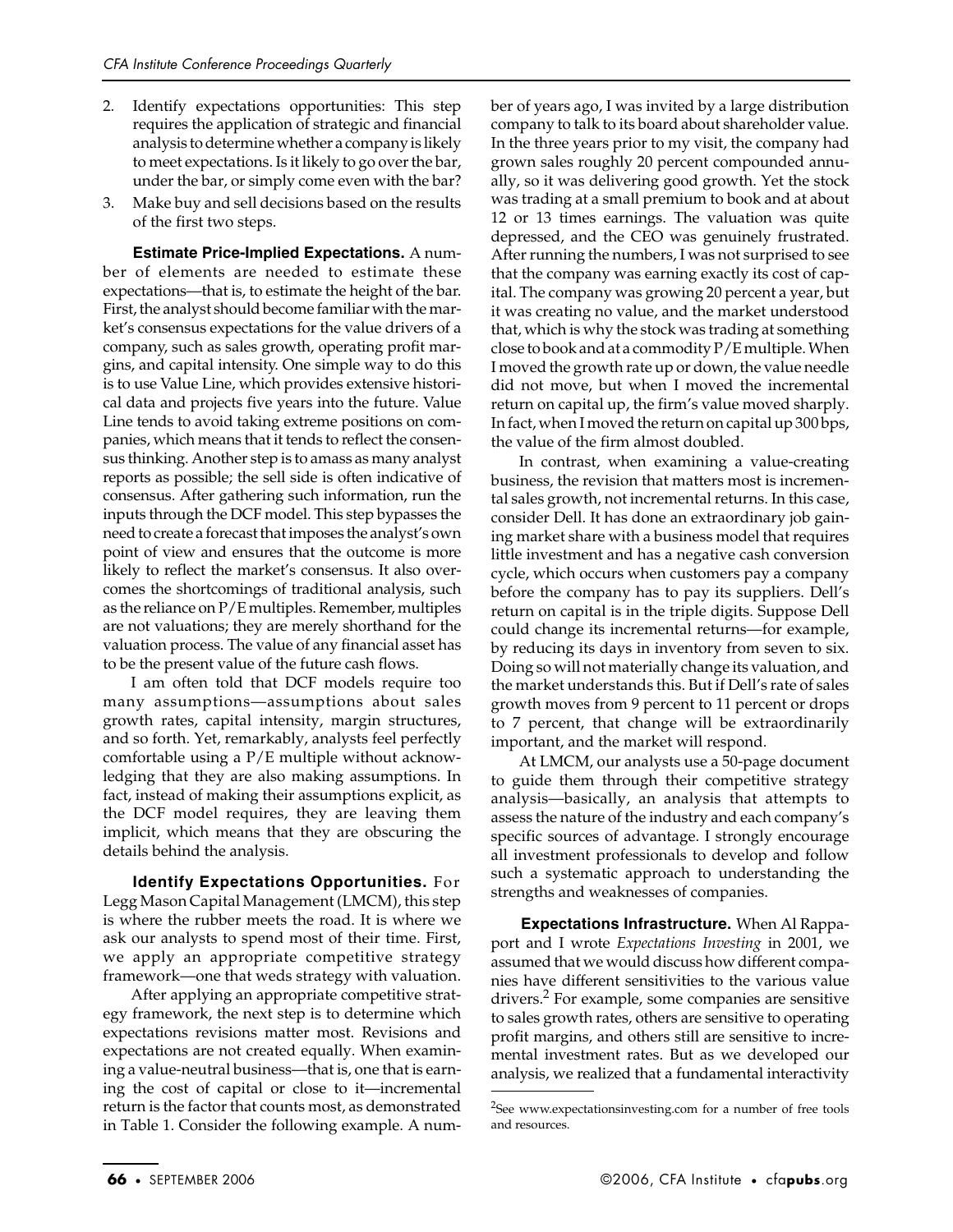exists among the value drivers themselves. For example, when sales go up, margins often go up with them; when sales go down, so do margins. To capture such interactivity, we developed a model called the "expectations infrastructure," which I think is quite powerful and grossly underused. The expectations infrastructure, shown in **Figure 4**, identifies three value triggers: sales, operating costs, and investments. Every company, everywhere, no matter what its business, has these three triggers. But the value triggers are too broad to map directly to the value drivers. So, we refined the outflows of the value triggers into six microeconomic features called "value factors." The factors shape the operating value drivers—sales growth rate, operating profit margin, and incremental investment rate.

The value factors can be interpreted as follows:

• *Volume*: Volume is self-explanatory. It is the amount of product being provided.

- *Price and mix*: Prices can go up or down, and a company can sell varying mixes of high- or lowmargin goods.
- *Operating leverage*: Assume a company is making 50 widgets and has a factory that can make up to 100 widgets. Until the company makes 100 widgets, it does not need to add any more physical capacity. Analysts often refer to this as economies of scale. Rappaport and I call it "operating leverage."
- *Economies of scale*: As a company gets larger, it can do things more cheaply, and when it reaches a significant size (Wal-Mart is the most frequently mentioned example), it can squeeze its suppliers by virtue of its size and nothing else.
- *Cost efficiencies*: Cost efficiencies are efficiencies that are independent of sales growth. Such efficiencies relate only to taking out costs. Sales can go up or down, but cost efficiencies will remain insensitive to that movement.



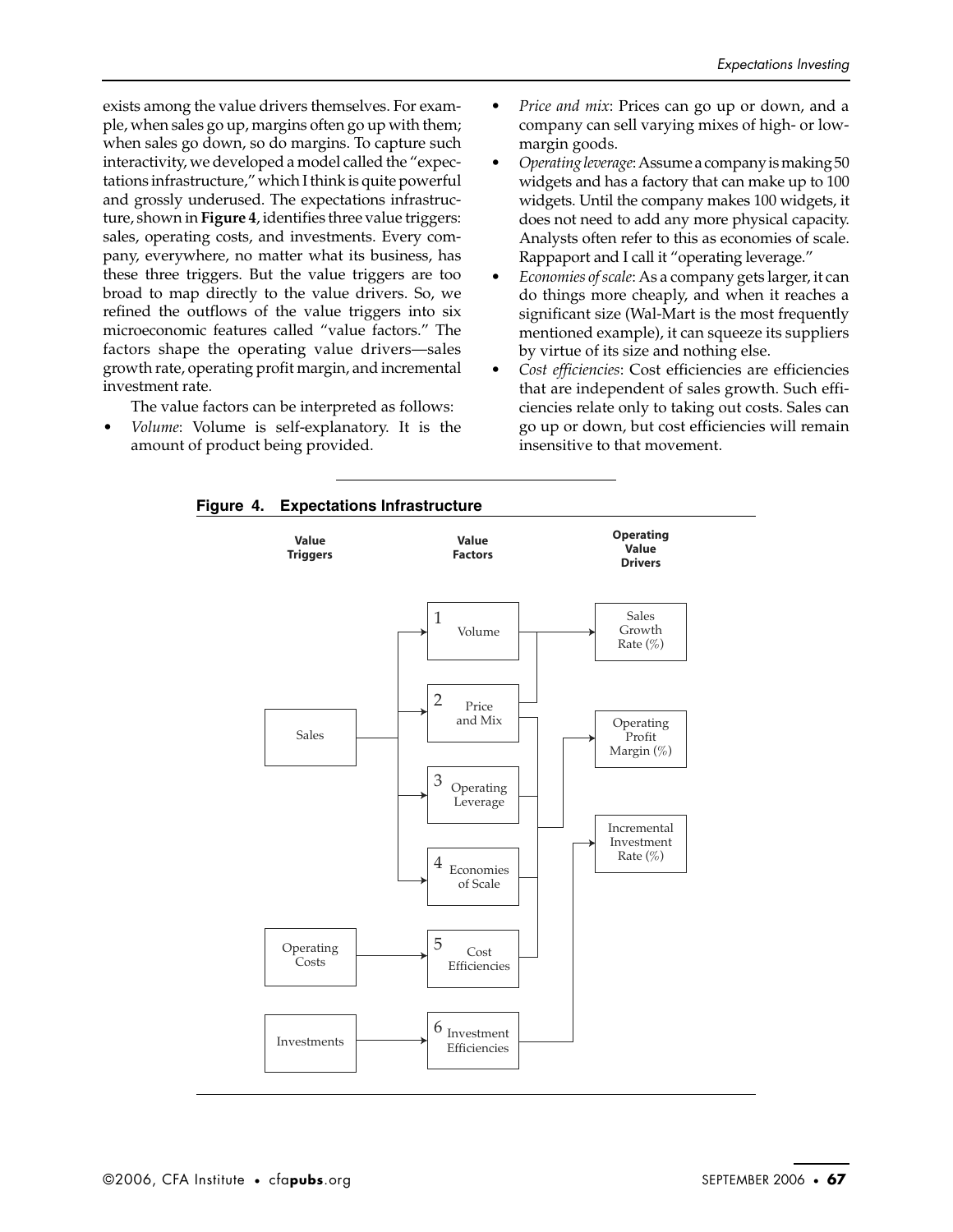• *Investment efficiencies*: Investment efficiencies occur when a company learns how to generate the same rate of sales and margins of profit while using less capital. Through standardization, global sourcing, and purchasing power, McDonald's trimmed its average U.S. unit development costs significantly in the early 1990s from \$1.6 million per new store to \$1.1 million per new store with the same revenues and margins, which obviously increased its net present value substantially.

For every company we analyze, Rappaport and I like to do two things. First, we identify which of the value triggers is most important for that company. For example, Dell is sales driven, so sales growth is the most important trigger for Dell. Second, we work through "if, then" scenarios. For example, assume that the market's consensus expectation for Dell is an 11 percent sales growth. If the consumer electronics market continues to grow and international markets do well, then assume that sales growth goes from 11 percent to 13 percent. Which of the value factors will then come into play, and what will that mean for the operating value drivers? With the answers to such questions in hand, I can define a value, and the process becomes completely computational. But what if the "if, then" scenario says that things do not go well, that competition with Hewlett-Packard becomes formidable, that international markets slow down, and that growth goes from 11 percent to 8 percent? Which of the value factors are then triggered, and what does that mean for operating value drivers?

One note of interest along these lines: Analysts consistently underestimate how changes in sales lead to changes in margins. When sales go up, analysts underestimate the operating leverage on the upside. Companies can make more money than people realize. Similarly, when sales drop, analysts underestimate not only how bad margins can get but also how quickly they can get there. The Street and the financial community are always chasing sales and margins up and down. The expectations infrastructure offers a systematic model for anticipating the changes caused by the relationship between sales and margins.

**Make Buy and Sell Decisions.** After identifying expectations opportunities and conducting a thorough expected value analysis, it is time to make buy and sell decisions. I recommend keeping three thoughts in mind. First, use expected value analysis when making buy and sell decisions, and remember that the frequency of correctness in making decisions is not as important as the magnitude of correctness. Second, incorporate Benjamin Graham's idea of a margin of safety, meaning that buy decisions should be made only when they can be done at a substantial discount to expected value. Using the margin of safety concept allows the investor to incorporate certain elements quite explicitly, such as the turnover of the portfolio, transaction costs, and taxes. Third, remain vigilant for behavioral-based decision-making errors. For example, investors tend to be overconfident about outcomes. That is, investors tend to project ranges of outcomes that are too narrow, whereas experience indicates that the ranges of outcomes tend to be much broader than people realize. So, be aware of pitfalls of this nature, and be rational in analyzing habitual flaws in thinking.

This article qualifies for 0.5 PD credits.

### **REFERENCES**

Christensen, Clayton M. 1997. *The Innovator's Dilemma*. Boston: Harvard Business School Press.

Christensen, Clayton M., and Michael E. Raynor. 2003. *The Innovator's Solution*. Boston: Harvard Business School Press.

Christensen, Clayton M., Scott D. Anthony, and Erik A. Roth. 2004. *Seeing What's Next*. Boston: Harvard Business School Press.

Crist, Steven. 2001. "Crist on Value." In *Bet with the Best*. New York: Daily Racing Form Press.

Greenwald, Bruce, and Judd Kahn. 2005. *Competition Demystified*. New York: Penguin Group.

Rappaport, Alfred, and Michael J. Mauboussin. 2001. *Expectations Investing.* Boston: Harvard Business School Press.

Shapiro, Carl, and Hal R. Varian. 1999. *Information Rules*. Boston: Harvard Business School Press.

Steinhardt, Michael. 2001. *No Bull*. New York: John Wiley & Sons.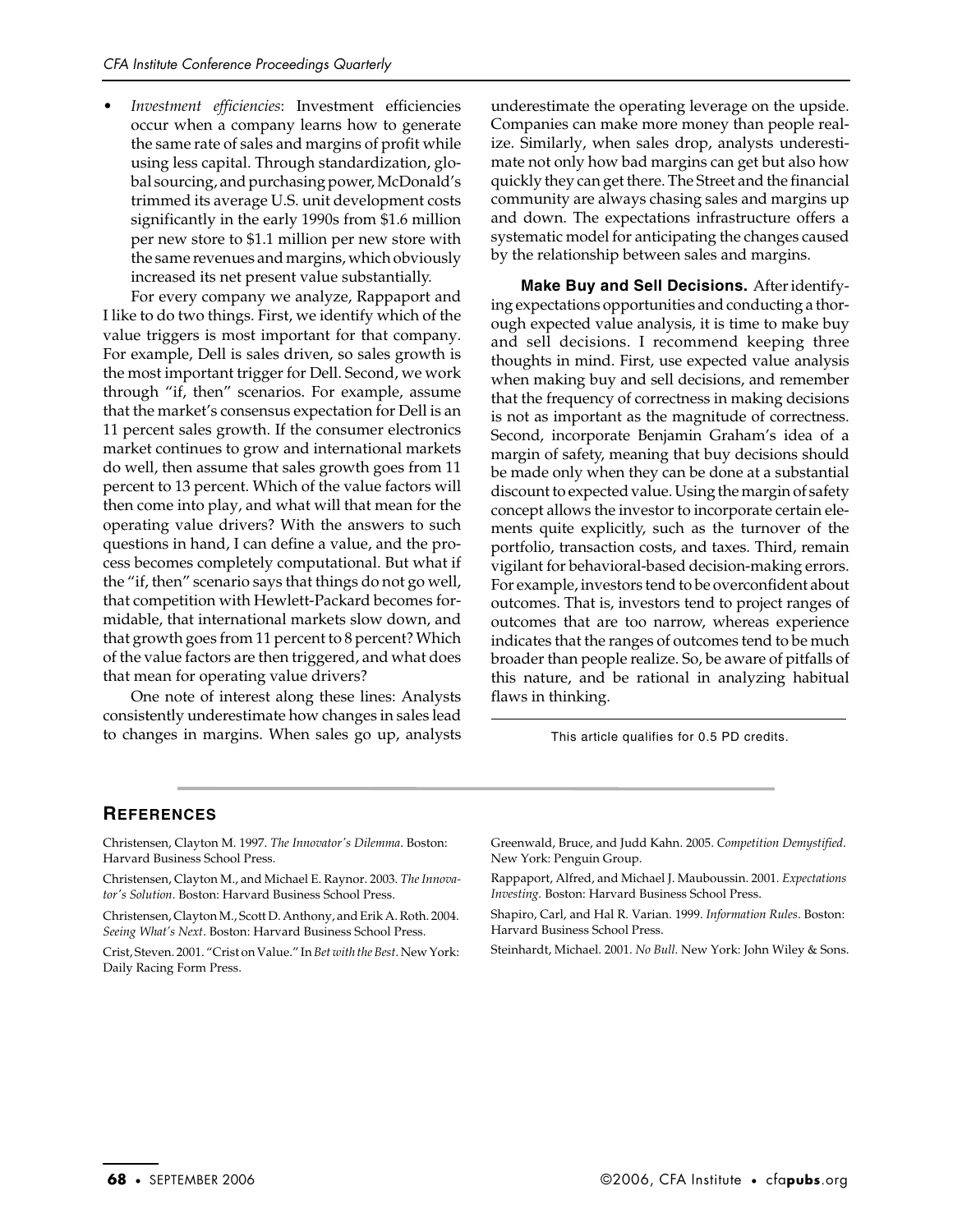## **Question and Answer Session**

Michael J. Mauboussin

**Question:** In Table 1, if return on capital is 4 percent and the WACC is 8 percent, why is the P/E multiple 1.3?

**Mauboussin:** Because this is a business that cannot sustain itself. The return on invested capital in Table 1 represents the maximum supportable growth rate of the business, excluding external financing. Therefore, if a company is growing at 8 percent and has an 8 percent return on capital, its free cash flow is zero. If, in contrast, the company is growing at 8 percent but has a 16 percent return on capital, it will generate free cash. If a company is growing at 8 percent and has a 4 percent return on capital, it must access external capital to sustain itself. In fact, the "NM" in the bottom left-hand corner of the table represents companies that have negative value because they need more money than they can generate to fund their own growth.

To consider this in the most simplistic way, assume that any time a company needs money, it goes to a lender with limited capital, and the lender provides dollar bills with an expected return of 8 percent. The company has a machine into which it inserts the lender's dollar bills, and for every dollar inserted, the company's machine spits out 4 cents—a 4 percent return on capital. How fast can the company grow? As fast as it wants. But it has a problem because the lender expects 8 cents back on every dollar, and the company is getting only 4 cents from its machine. The company is digging itself into a hole that it can't climb out from.

**Question:** When you do your scenario analysis, how do you apply probabilities?

**Mauboussin:** There are three standard ways to do probabilities. The first way is to use subjective probabilities, which are especially useful for unique events. There is nothing wrong with using subjective probabilities as long as all the rules of probability are consistent so that all the outcomes add up to 100 percent.

The second way is called the "propensity approach," which is to consider the actual propensity of the physical system itself without doing repeated trials. For example, if you look at a die, you see immediately that it has six sides that are equally balanced. The probability of rolling any single number is 1:6. That is the system. It has certain known or assumed propensities, and the probabilities are based on those propensities. Engineers frequently use the propensity approach.

The third way is called the "frequency approach"; it requires the taking of a representative sample. For example, rather than assuming that a die is a perfect cube with known propensities, the frequency approach requires the analyst to roll the dice thousands of times, record what happens, and derive a distribution.

The frequency approach is the one used most often in the world of finance because we look at past statistics to determine what is happening and to project what is likely to happen. But for the frequency approach to work, the system being tested has to be stationary. That is, it has to be the same statistically in the past as it is today. If that is not the case, then the data are said to be nonstationary, in which case the frequency approach can provide nonsensical results.

This is known as the problem of nonstationarity, and it is a fundamental concern in financial analysis. For example, people say that the P/E has averaged 14 during the past 200 years; hence, it should be 14 today. That would be true if the factors that determine the P/E were stationary. But if that is not the case, if the system is nonstationary, then all bets are off. For the sake of argument, therefore, consider the factors that determine P/Es, such as tax rates, inflation expectations, and the equity risk premium. All of these are either unlikely to be or are demonstrably not stationary. Perhaps the financial community should reconsider its reliance on frequency probabilities.

**Question:** Have you applied the expectations tools to determining the downside risk?

**Mauboussin:** Yes. Recognizing downside scenarios and asking "if, then" questions to determine how bad things could be is absolutely critical and should be an explicit part of expected value calculations. When considering expected value, some scenarios will occur in which a stock, even if it is well regarded, will move down—perhaps significantly. An expected value mindset prepares investors psychologically for such unpleasant events because the investors will know *a priori* that, in a probabilistic world, they will be wrong some percentage of the time. The expectations infrastructure provides a powerful way to quantify potential downside risk.

**Question:** What is a good source for understanding the long-term strategy of a company, specifically, its plan for reaching the critical variables?